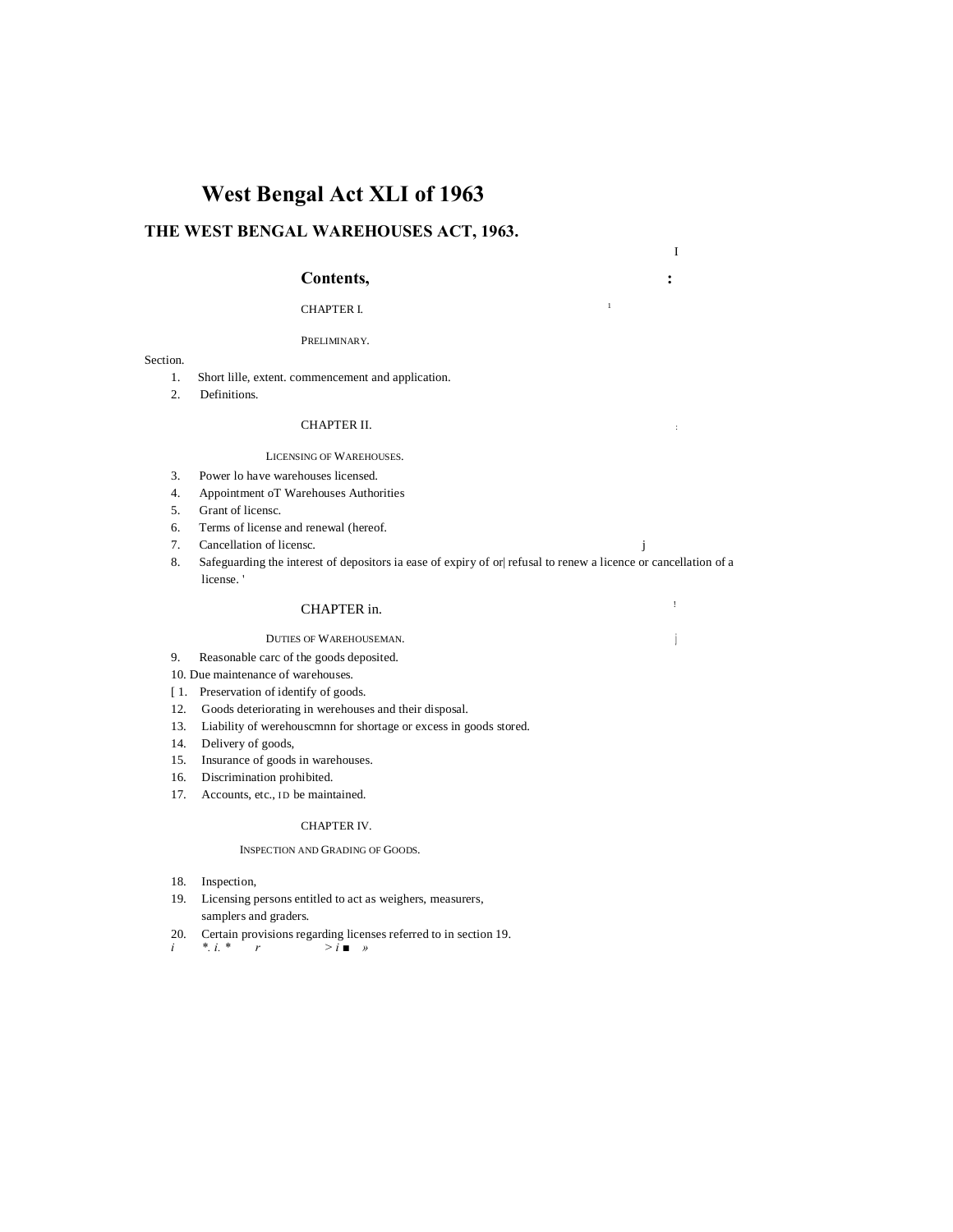f!74 *The* U'cjr *Bengal Warehouses Act, 1963.*

[West Ben. Act XLI of 1963.]

## CHAPTER V.

## WEREHOUSE RECI'IKIS.

## Section.

- . 22. Warehouse receipts.
- 23. Warehouse receipts to be transferable by endorsement and delivery.
- 24. Duplicate warehouse receipts.

## CHAPTER VI.

## MISCCLANEOUS.

- 25. Appeals.
- 26. Power lo alter Schedule.
- 27. Return of license.
- 28. Duplicates of license.
- 29. No compensation for cancellation c>r Iicense.
- 30. Special provision Tor co-operative societies.
- 31. Power lo exempt.
- 32. Penally.
- 33. Bar of suits and legal proceedings.
- 34. Rules.

THE SCHEDULE.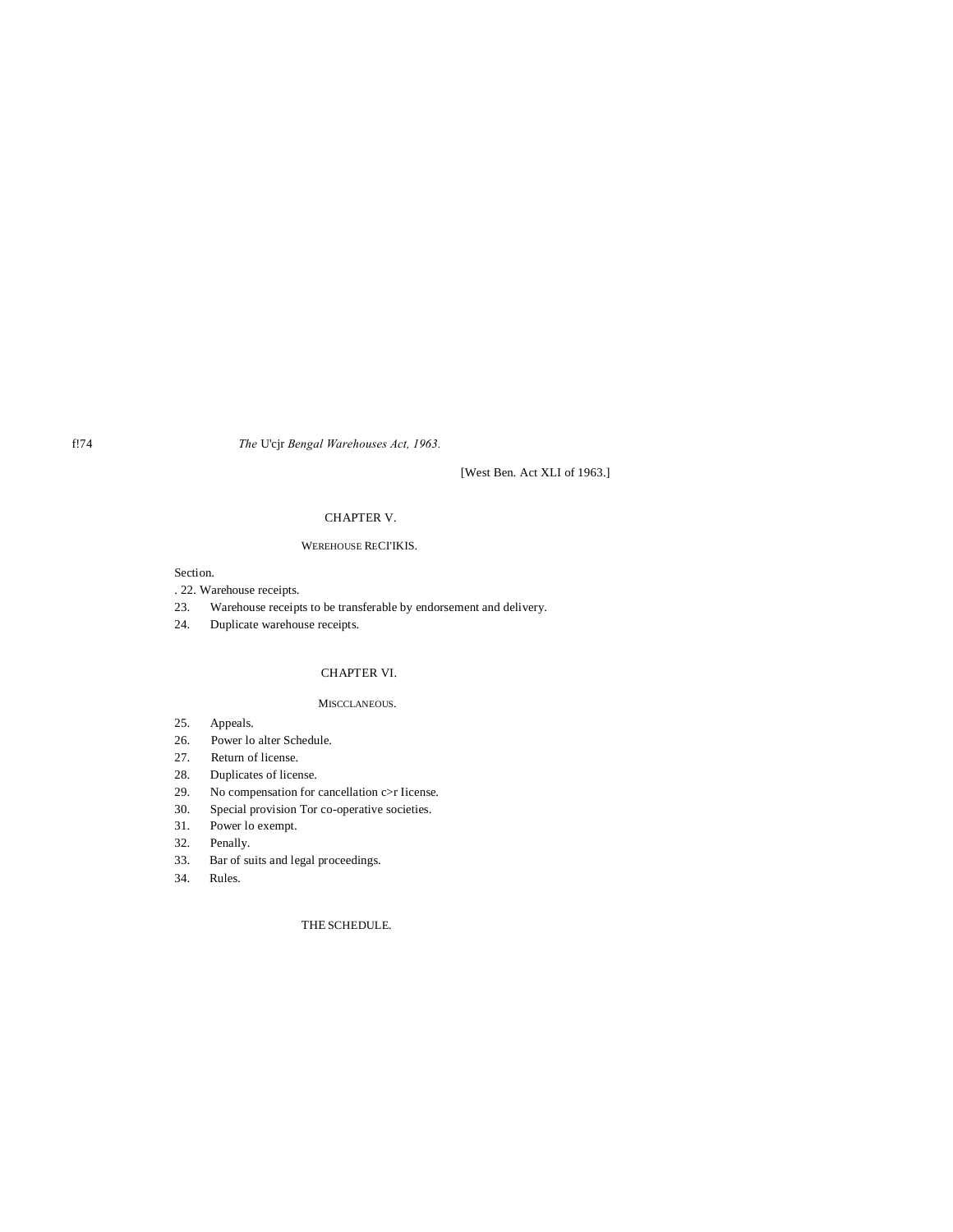# $\odot$ West Bengal Act XLI of 1963<sup>J</sup>

# THE WEST BENGAL WAREHOUSES ACT, 1963.

 $15th$  May, 196J.]

An Act to provide fonhe licensing of werehouses, the proper supervision and control of licensed warehouses and certain other connected matters.

It is hereby enacted in the Fourteenth Year of Ihc Republic ofTndia, by the Legislature or West Bengal, as follows; ô

## CHAPER I.

## Preliminary.

1. (1) This Act may be called the West Bengal Warehouses Act, 1963.

(2) It extends to the whole of West Bengal.

 $\blacksquare$ 

(3) It shall come into force on such date as the State Government may, by notification in the Official Gazette, appoint.

 $_{\rm Shun}$ uile. exk'ni. commence-<br>mcni nnd application.

(4) II shall not apply to warehouses established under any other Slate 8 or IS78. law for the time being in force in this respect or undenheScaCustomsAcl, ? or )94J i 878, ihe Inland Bonded Warehouses Act, 1896 and the Central Excises and Salt Act, 1944.

|                      | 2. In this Act, unless the context otherwise requires, $\hat{\text{o}}$ | Definitions. |
|----------------------|-------------------------------------------------------------------------|--------------|
| Ben. Au<br>xxiori940 | (1) "co-operative society" means a society registered or deemed         |              |
|                      | lo be registered under the Bengal Co-operative Societies Ac i,          |              |
|                      | 1940.                                                                   |              |
|                      |                                                                         |              |

<sup>1</sup> For 51 a (on te n l a f Obj ec(s and Kcosons o f I he b i 11, sc i<sup>1</sup>111 c Ctth't tiui Guzt tic. Extra ordinary.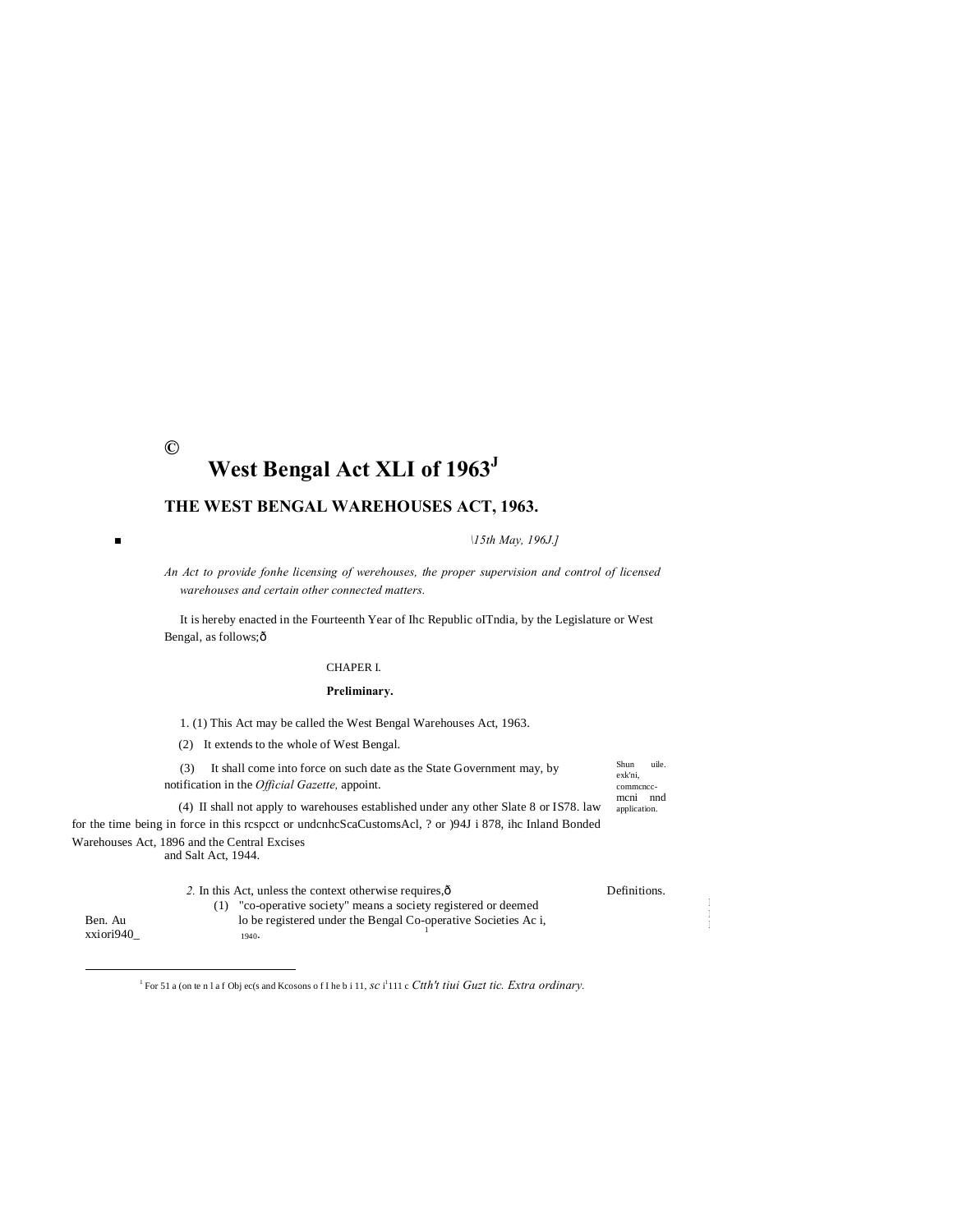- (2) "depositor" means a person who has deposited any goods with a warehouseman in a licensed warehouse, and includes any lawful holder of a warehouse receipt issued by a warehouseman under section 22;
- (3) "goods" means any of the articles or commodities specified in the Schedule;
- (4) "licensed warehouse" mean a warehouse licensed under this Act;
- (5) "prescribed" means prescribed by rules made under this Ael;

ofllie ISlh June. 196.1. Pan IVA, page 158,^; fur proceedings of (he Wcs1 Bengal Legislative Assembly, llie proceedings odhe meeting\* of thai Asmmbly held on I he 27lh. 28lh and August and 2nd September, 1963; and for proceedings of ihc turnings of the West Rencal Legislative Council, ire (he nrnccedines of the iiit'clinc of thai Council held on (lie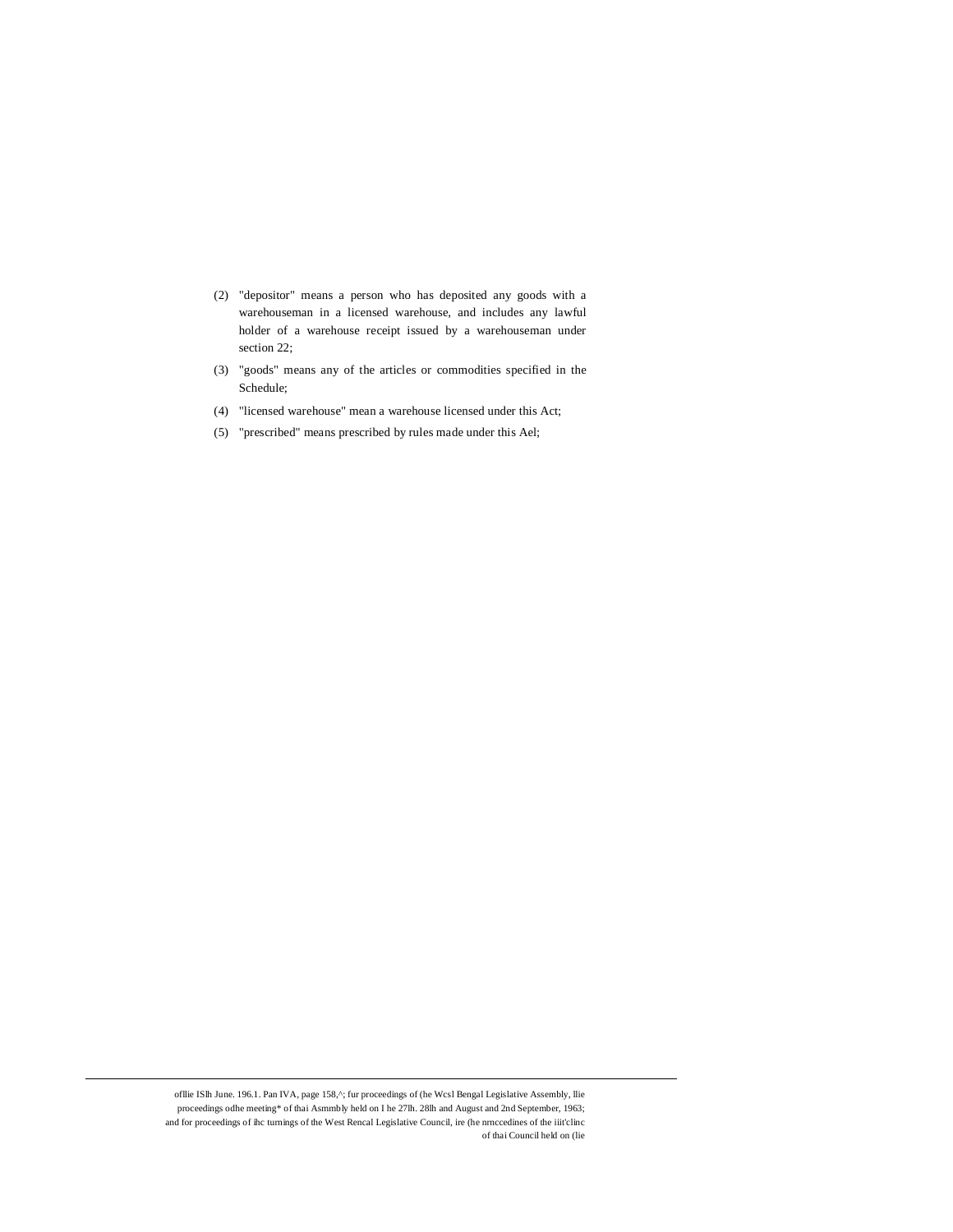*576 Tile IVe.w Bengal Warehouses Act, J 963.*

[West Ben. Act

*{Chapter //.—Licensing of Warehouses.—Sections 3-5.)*

- (6) "Prescribed Authority" means an authority appointed by the Stale Government by notification in the *Official Gazelle,* Tor all or any of the purposes or this Act;
- (7) "warehouse" means any building, structure or enclosure which is or is intended lo be used for the purpose of storing articles or commodities on behalf of persons depositing them but does not include cloak rooms attached lo hotels and railway stations or any premises where n public carrier keeps articles or commodities for carriage or delivery;
- (8) "Warehouse Authority" means an authority referred to in section 4;
- (9) "warehouseman" used in relation lo a warehouse, means a person who holds a liccnce under this Act in respect of the warehouse;
- (10) "warehouse receipi" means a rcccipt issued by a warehouseman under section *22.*

#### CHAPTER II. Licensing of Warehouses.

3. Any person may, subject to the provisions of this Act, have his warehouse licensed in respect of any class or classes of goods.

Power to have warehous es Jiccnscd, *Explanation.* $\delta$  Where a person has more than one warehouse, he shall obtain a separate liccnse for each werehouse which he desires to be licensed under this Act.

Ai< pa i m men i **4.** The Slate Government may, by notification in the *Official Gazette,* hnu.sefrom time to time appoint Warehouse Authorities with jurisdiction over Auihuriiie.s. such areas as may be specified in such notification.

Grjnl or license. 5. (1) Applications Tor license shall be made in the prescribed manner to the Warehouse Authority having jurisdiction over the area within which the warehouse is situated. (2) Before granting a license, the Warehouse Authority shall

satisfy itselfô

(a) that the werehouse is suitable for the storage of the class or classes of goods in respect of which the liccnse has been applied for;

(b) that the applicant has paid the fee prescribed for ifie license;

(c) (hat there is no good and sufficient reason for refusing the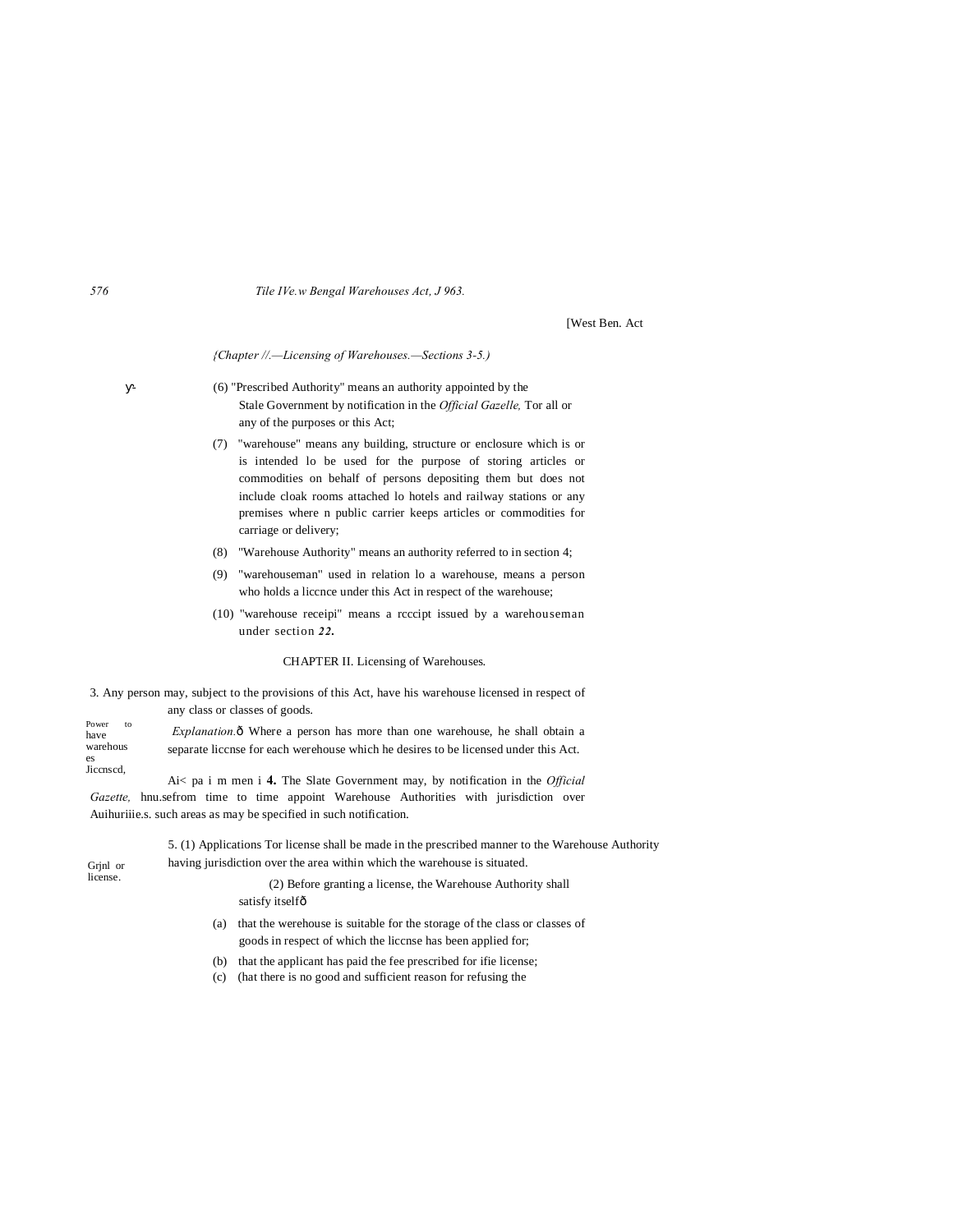*The West Bengal Warehouses Aci, 1963.* 577

## **XLI of 1963.]**

*(Chapter //.—Licensing of Warehouses.—Sections 6,* 7.)

(3) Every **license** granied under **this** Act **shall be in** such **form and shall be subjccL to such terms and conditions as may be prescribed.**

(4) If Lhc Warehouse Authority refuses to grant or renew a license, it shall record the grounds for refusal in its order and shall in particular, in cases coming under clause (c) or sub-section (2), state specifically the reason for refusal.

6. Every license granted under section 5 shall be valid for the Terms of prescribed period, and may, on application and on payment of the fee renewal prescribed for renewal, be renewed from tinie **Lo** lime by ihe Warehouse ihcrcoC- Authorily provided lhat the requirements referred to in clauses (a) and (c) of sub-section (2) of section 5 continue to be satisfied.

7. (i) The Warehouse Authority may cancel any license granted under section 5 or renewed under section 6, ô

Cancellation of liccnse.

- (a) if the licensee has applied to be adjudicated or has been adjudicated, an insolvent; or
- (b) if the licensee has substantially parted with his ownership of, or control over, the warehouse or has ceased lo conduct the same; or
- (c) if the charges in rcspect of any goods stored with the licensee or of any services in connection with such goods arc, in the opinion of the Warehouse Authority, excessive or unreasonable; or
- (d) if the licensee has contravened or failed to comply with any of the provisions of this Act or the rules made thereunder or of any terms and conditions prescribed for the license.

(2) Before passing an order under sub-section (1), the Warehouse Authority shall intimate **Lo** the licensee the grounds on which it is proposed to cancel the license and give him a reasonable opportunity of showing cause.

(3) In cases ol' coming under clauses (c) and (d) of sub-seclion (1), lhc Warehouse Authority, instead of proceeding under sub-section (I) or sub-seclion (2), may issue a warning to Lhc licensee.

(4) Where a licensc is cancelled by Lhc Warehouse Authority it shall make an entry to that effect in the records of its office. IL shall further publish a notice of such cancellation in the prescribed manner and the warehouseman shall be bound prominently to display a copy of such nolice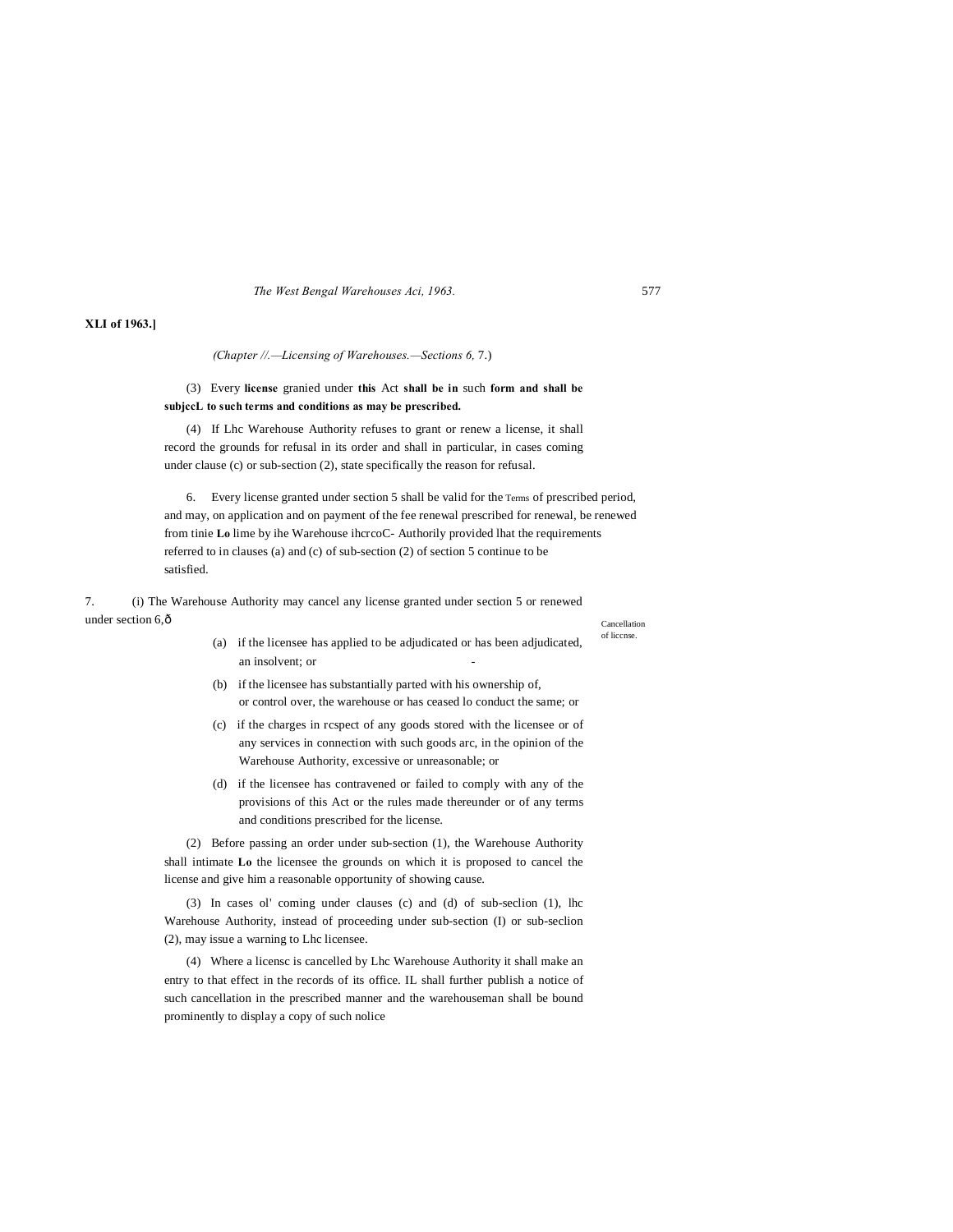#### The Wesr Bengal Warehouses Act. 1963.

**IWest Ben. Act** 

(Chapter II.-Licensing of Warehouses.-Sea ion S.- Chapter HI.-Duties of Warehouseman.-Sections 9-12.)

8. Where a license expires of iJte renewal of ihc license is refused or where a license is cancelled, the licensee shall nevertheless continue to be liable for Ihc goods already deposited with him and shall be bound by the terms and conditions of any warehouse receipt already issued in respect of any goods:

Provided thai the Warehouse Authority may, on ihe application of the depositor, require the warehouseman to transfer any goods deposited with him LO another licensed warehouse chosen by the depositor on payment of the outstanding charges due to the warehouseman.

#### CHAPTER III. Duties of Warehouseman.

9. Every warehouseman shall lake such care of the goods deposited in his warehouse as a man of ordinary prudence would take care of his own goods under Reasonable similar circumstances and shall provide the depositors concerned with all L'OUlls (Lreasonable facilities for inspection of the goods deposited, in such manner as may be prescribed by Ihc Warehouse Authority.

> 10. (I) Every warehouseman shall maintain his warehouse in accordance with the terms and conditions of the license.

(2) No warehouseman shall accept for deposit any goods which arc likely to cause damage to other goods that have been or may be deposited in the maintenance warehouse.

> 11. Every warehouseman shall keep the goods of one depositor separate from the goods of other depositors and from other goods of Lhc depositor for which a separate warehouse receipt has been issued, in such manner as to permit at all limes of the identification and delivery of the goods deposited in his warehouse.

> 12. (I) Whenever goods deposited in a licensed ware house deteriorate or show signs that they are about to deteriorate from causes beyond the control ol" the warehouseman, the warehouseman shall forthwith give notice of the fact to the depositor, requiring him to take delivery of the goods immediately, after surrendering the warehouse receipt duly discharged and paying all charges due to Ihe warehouseman and shall simultaneously send a copy of such notice to the local representative of the

Salei! unfiling Iht; imeteii of dtipuMitir?, in<br> $C.I$ -' of expiry of or i LTUIJI 111 [Y.A  $"$ .a I iceiisc nr r.iii.^'i!.11:  $\begin{array}{ll} \ldots & \ldots \\ \text{of } \vdots \text{ license} \end{array}$ 

care of ihc

pnsiu-Et.

**Due** 

ol">vinl-

Preservation ol identify<br>20(kJV of

Onods deiiriitinumg in ,i'ij- IiDu.se. md llieir disposal.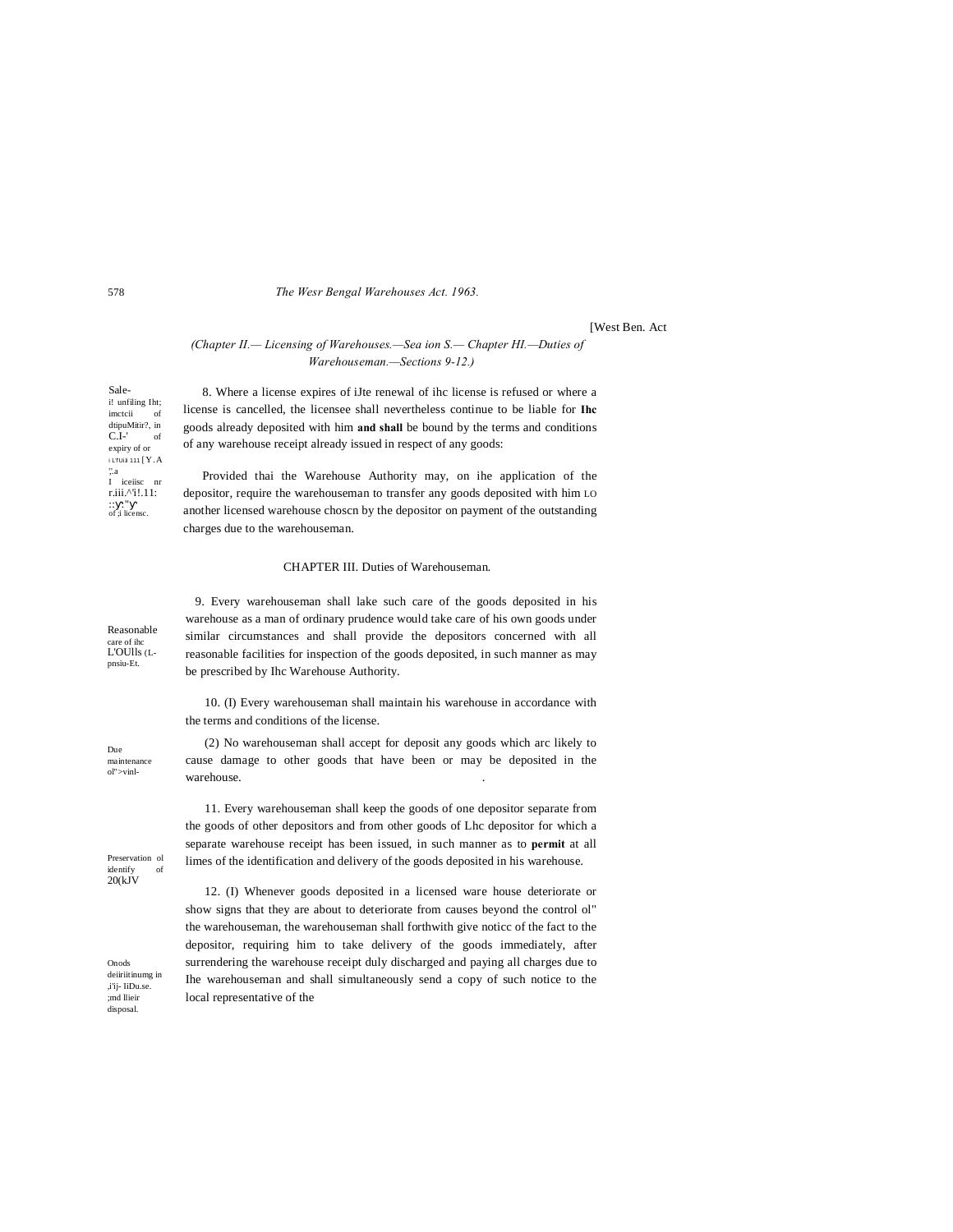*The W'cjf Bengal Warehouses Act. 1963. 519*

## *{Chapter III.—Duties of Warehouseman,—Sections 13-15.)*

(2) If lhc depositor docs not, within a reasonable time, comply with the notice given to him under sub-section (1), the warehouseman may cause the goods lo be removed from the werehouse and sold in the prescribed manner by public auction at the cost and risk of ihe depositor.

(3) The proceeds of a sale held under sub-section (2), shall be made over by the warehouseman to the depositor after deducting therefrom all amounts due to Ihe warehouseman on account of charges for the storing of the goods and the costs of ihe sale.

13, (I) For the purposeof sub-section (1) of section 12, loss of weight or bulk by dryage or shrinkage or gain in weight or bulk by absorption of moisture shall not be deemed to amount to deterioration or to show signs of deterioration, if the loss or gain dots not cxceed such limits as may be prescribed.

(2) If (here is any excess in the weight or bulk of goods stored in a licensed werehouse by absorption of moisture or other causes, lhc warehouseman shall not be entitled to such excess.

(3) If there is any shortage in the goods stored in a licensed warehouse by dryage or shrinkage or other causes beyond the control oF the warehouseman, the warehouseman shall noi be responsible therefor.

(4) In the event of a dispute arising as to whether such shortage or exccss is due to dryage or shrinkage or absorption of moisture or is due lo other causes beyond ihe control of ihe warehouseman, the mailer shall be referred to the Appellate Authority.

Liability or warehouseman lor shonage or cxccssin goads 5TDK'(j

Delivery of goods,

14. (1) Every warehouseman shall, in the abscnce oF reasonable cxcuse, without unnecessary deley, deliver the goods deposited in his warehouse to ihe depositor on demand made by him and on surrender of lhc warehouse receipt duly discharged and payment of all chargcs due lo the warehouseman.

(2) Subject to any agreement between the warehouseman and lhc depositor, the depositor may take delivery of part of the goods deposited in a warehouse.

15. Goods in a licensed warehouse shall be insured in the prescribed insurance of manner by (he warehouseman against loss or damage by fire, theft, riot or warehouses civil commotion and also in respcct of any particular class of goods or in respect or a warehouse situated in any particular class of localities, any other event as may be prescribed for such class of goods or such class of localities:

Provided that a depositor may at his own cost insure his goods against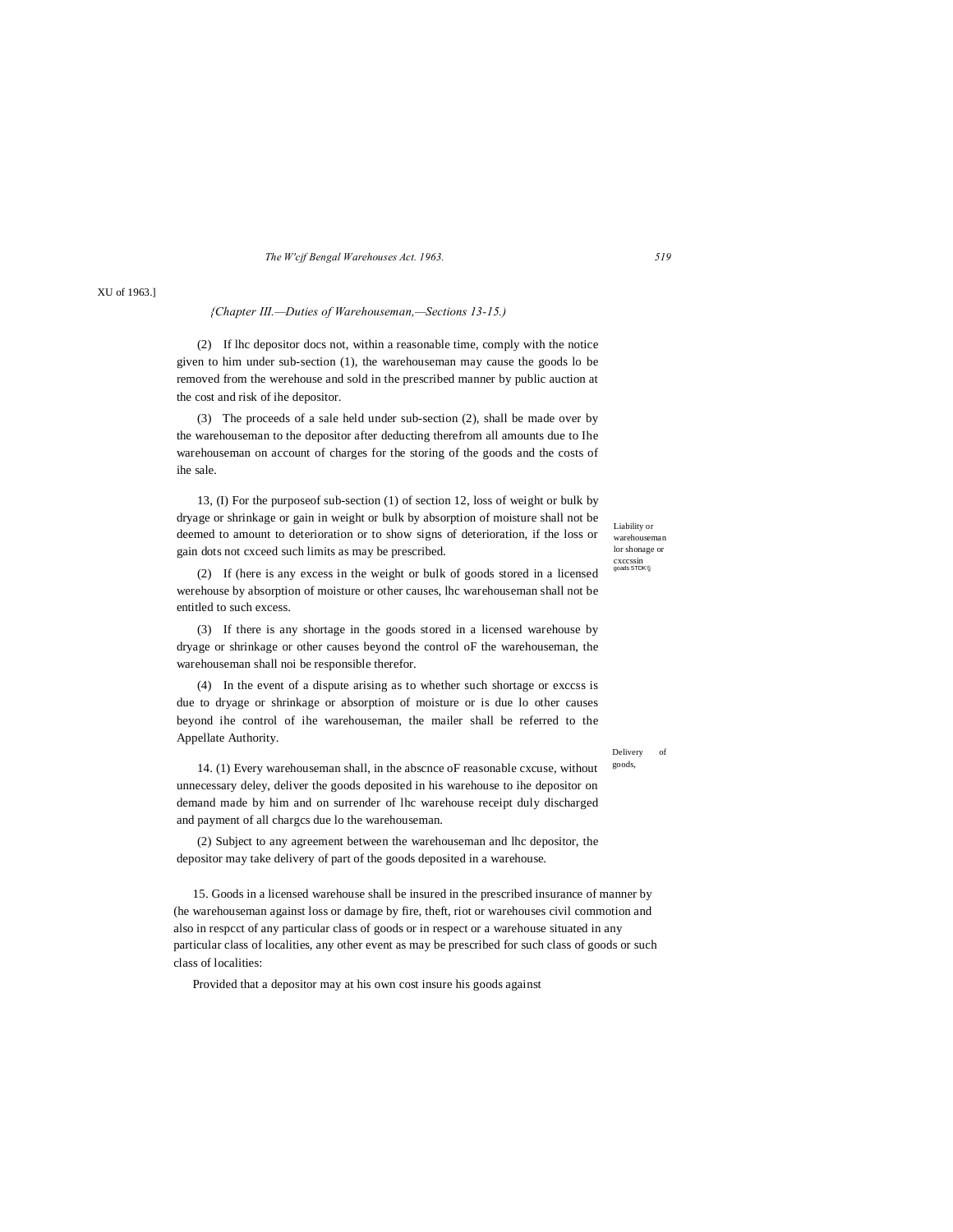#### *The West Bengal Warehouses Act, J963.*

## **£West** Ben. **Act**

## *(Chapter III.—Duties of Warehouseman.—Sections 16, 17.— Chapter IV.— Inspection and Grading of Goods.—Sections 18-20.)*

16. Save as provided in sub-scction (2) ofscction 10, no warehouseman, in lhc conduct of his business, shall refuse to accept Tor deposit in his warehouse, goods tendered by any person when there is accommodation in his warehouse for storing such goods.

17. A warehouseman shall maintain such accounts,books and records and in such form and manner as may be prescribed.

### CHAPTER IV,

## **Inspection and Grading of Goods.**

18. A Warehouse Authority may, at any time during business hours, inspect or examine or cause to be inspected or examined, by any officer authorised by it, any licensed warehouse, its machinery and equipment, goods deposited therein, or the accounts, books or records referred lo in section 17, for the purpose of satis fy i ng itsel f chat the provisions of this Act and ihe rules made thereunder are being complied with.

Licensing persons entitled to act as weighers, measurers, samplers and graders.

19. (I) The Prescribed Authority may, on application made in the prescribed manner and on payment or (he prescribed fee, issue licenses to persons possessing the prescribed qualifications, entitling them to act on the requisition of a depositor or a warehouseman as weighers, measurers, samplers and graders of any goods deposited or to be deposited in a licensed warehouse, and to issue certificates as lo the weight, bulk, quality or grade of the goods which they have examined.

(2) When any certificate is so issued on the requisition of a depositor or a warehouseman, it shall be binding on the depositor and the warehouseman as to ihe weight, bulk, quality or grade oF the goods so certified:

Provided that if any dispute arises between [he depositee and the person issuing the certificate or the warehouseman and such person or between two or more such persons as to ihe weight, bulk, quality or grade of goods, the matter shall be referred Tor decision to such authority as may be prescribed for this purpose.

Certain provisions regarding licenses referred lo in section 19.

*20.* (1) Every liccnse granted to a person entitling him lo act as a weigher, measurer, sampler and grader under section 1*9* shall be valid for the prescribed period and may, on application and on payment of the prescribed fee, be renewed from time to lime for the proscribed period by the Prescribed Authority.

(2) The Prescribed Authority may, if there are sufficient grounds, canccl any such licensc, after communicating to the licensee the grounds on which it is proposed to lake action and giving him a reasonable

Discrimination prohibited.

Accounts, tic., to be maintained.

Inspection,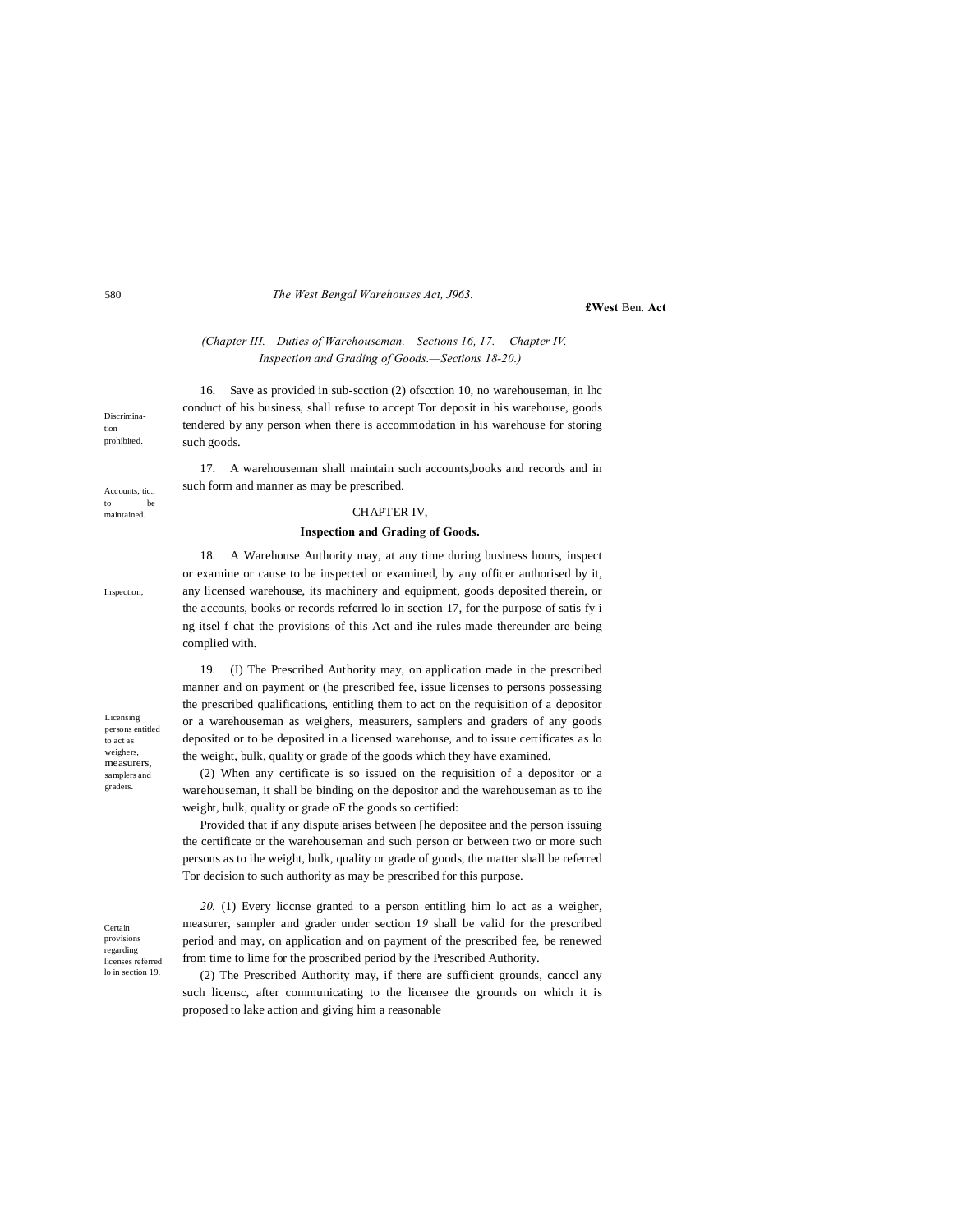*The* Wei/ *Bengal Warehouses Act, J963.* 581

## XLI of 1963.]

## *(Chapter IV.—Inspect ion and Grading of Goods.—Section 2I.~ Chapter V.—Warehouse Receipts.—Sections 22-24.— Chapter VI.—Miscellaneous.—Sections 25, 26.)*

{3) The Prescribe J Authority may, pending proceeding for cancel I alio n or any such licensc, suspend ihe license,

21. Every warehouseman shall provide Facilities Tor weighing, measuring, sampling and garding any goods deposited in his warehouse.

## CHAPTER V.

#### **Warehouse Receipts.**

22. For the goods deposited in a licensed warehouse by each depositor, ihc wareghouseman shall issue a receipt in the prescribed form containing particulars relating lo ihe goods,

23. A warehouse rcceipt shall, unless it is otherwise specified thereon, be transferable by endorsement and delivery and shall entitle any lawful holder thereof to receive the goods specified in it as if he were the original depositor.

24. IT a warehouse receipt is lost, destroyed, torn or defaced, ihe warehouseman shall, on application by llie depositor and on payment by hi m o f t he prescri bed fee, i ss u e a d u pi i ea te w are house receip t i n acco rd a n ce with such rulc.s as may be prescribed.

## CHAPTER VI.

#### Miscellaneous.

*25.* (1) The Stale Government shall appoint an authority (elsewhere Appeals, in this Aci

- referred lo as the Appellate Authority) for hearing and deciding- $\delta$ 
	- (i) appeals against any order refusing to gram or refusing to renew a license lo a warehouseman;
	- (ii) appeals against any order cancelling the license of a warehouseman;
	- (iii) any reference under sub-scction (4) or scclion 13;
	- (iv) appeals against any decision of an authority referred to in the proviso lo sub-sect ion (2) of scclion 19.
- (2) The decision of the Appellate Authority shall be final.

(3) The procedure to be followed in such appeals or reference, the fee and ihc period of limitation therefor, shalJ be such as may be prescribed.

26. The State Government, if it thinks fit to do so in the public interest, Power io may, by notification in tlie *Official Gazette,* make any alterations in Ihc schLduic Schedule by making any modifications therein, or additions thereto or

Facilities IO be given for weighing goods etc.

Warehouse receipts.

Warehouse rccripls lo be transferable by endorsement and delivery.

Duplicate warehouse receipts.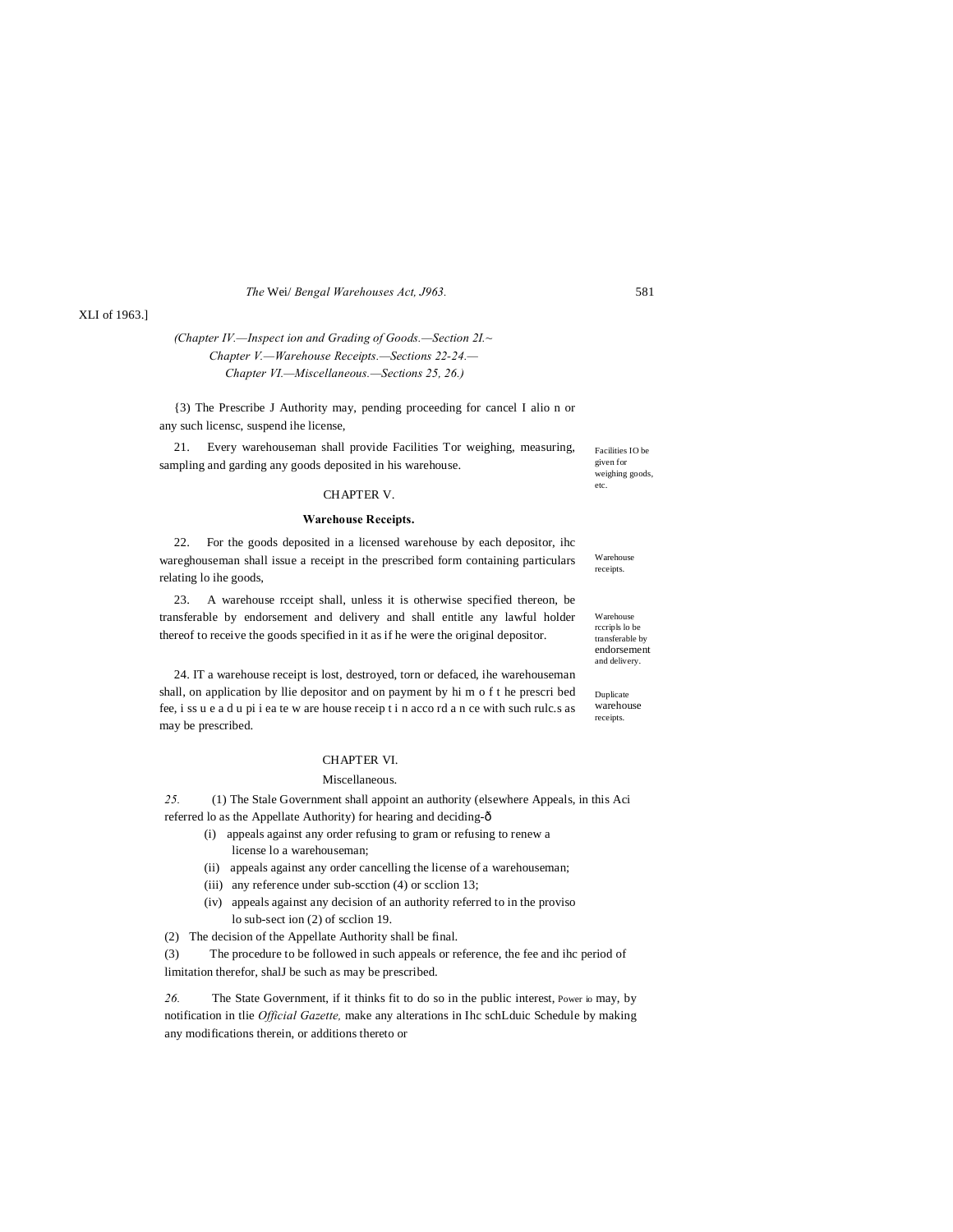

**582**

## *The West Bengal Warehouses Act, 1963.*

#### [West Ben. Act

Reditu of litiinsi;. *(Chapter Vf.—Miscellaneous.—Sections 27-33.)*

27. When a licensc undcrChapierllorChapler IV expires or when the renewal or such license is refused oi when such license is cancelled, ihe licensee shall forthwith return lhc license to ihe Warehouse Authorily or ihe Prescribed Authorily, as lhc case may be.

Duplicates **pf liccnse.** 28. Where a liccnse under Chapter II or Chapter IV is losi, destroyed, torn or defaced, ihe Warehouse Authority or ihe Prescribed Authority, as lhc ease may be, shall, on application made in ihis behalf and on payment of the prescribed Tec, issue a duplicate license in the prescribed manner.

#### No *29.* Where any license under ChapterII orChapicr IV iscanccllcd, the licensee shall pot be entitled lo any compensation therefor, nor shall he be entitled lo lhc refund of any fee paid by him for the license.

**eoiiiptfnsa-LLon for can c dial ion of liccnsc** 30, Notwithstanding anything contained elsewhere in this Aei, a cooperative society shall be allowed such priorities for storing their goods as may be proscribed.

Special provision forwer opera live endeligs. 31. The Slate Government may, by notification in the *Officio! Gazette.* lor reasons to be recorded, exempt any class of warehousemen from all or any of the provisions of this Act.

#### 32.  $(1)$  Any person who $\hat{0}$

- (a) acts or holds himself out as n warehouseman without having a valid liccnse under ihis Act, or
- (b) acts or holds himself out as a person entitled lo act as a weigher, measurer,samplcrand graderundersub-section (1) of section 19 wiihoui having a valid license under this Act, or
- (c) knowingly contravenes any provisions of this Aci or any rules made thereunder,

shall be punishable with imprisonment for a term which may extend lo one year or with fine which may extend to one thousand rupees or with both.

(2) Where a person committing an offence under sub-seclion (1) is a company or an association or a body of persons, whether incorporated or not, any person, by whatever name called, managing the affairs of such company, associaiion or body, shall also be deemed to be guilty of such offence.

Bar of suits .ind Iceat proceedings.

**Penally.**

33. No suit or legal proceeding shall lie against the Slate Govern ment and no sui t, prosecu tion or legal proceed ing shall lie agai nst any person for anything in good faith done or intended lo be done under ihis Aci or ihe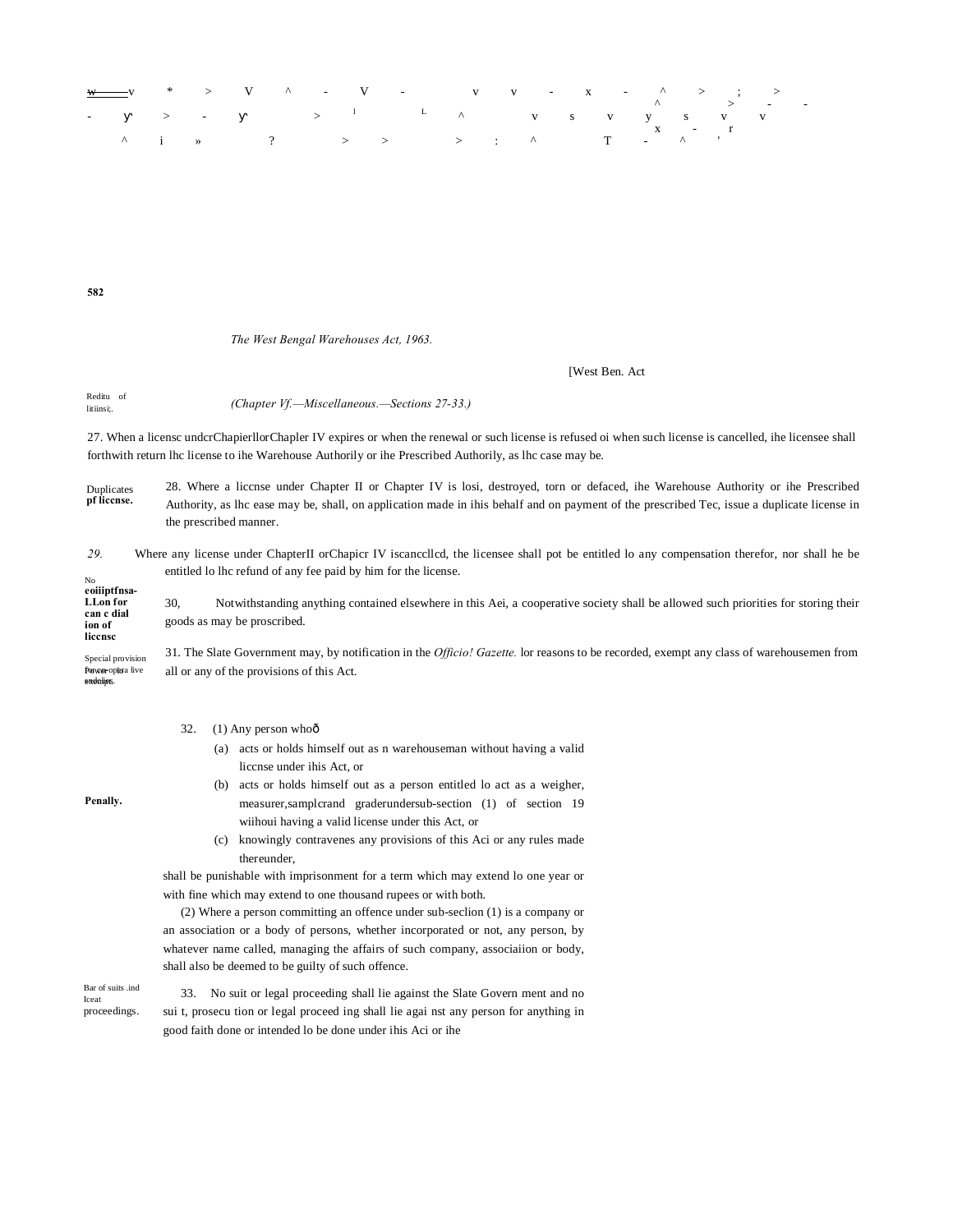#### *The Wei! fiengal Warehouses Acl, 1963.* 583

## **XLI of 1963.]**

#### *(Chapter—VI Miscellaneous,—Section 34 and the Schedule.)*

34. (I) The Slate Government may make rules for carrying oui the Rules, purposes of this Act. (2) In particular and without prejudice to the generality of tlie foregoing

- powers, such rules may provide For all or any of the following matters, namely:—
	- (a) any matter which is required lo be or may be prescribed under this Act;
	- (b) the publication, From time to time, of consolidated Jists or . warehousemen and licensed warehouses and supplements to such lists;
	- (c) the refund or any fees or part of ihc fees paid when any application for a license or renewal of a license under Chapter II or Chapter IV is refused;
	- (d) the publication, from time to time, of consolidated lists of persons entitled to act as weighers, measurers, samplers and graders and supplements to such lists;
	- (e) Die disinfection of licensed warehouses and of goods store therein and the prevention of damage **Lo** goods by rodents, pests and noxious insects.

(3) All rules made under this Act shall be subject to the condition of previous publication in the *Official Gazette.*

## THE SCHEDULE.

## $[ii<sup>1</sup>1' section 2(3).]$

### **Cereals.**

- 1. Paddy and ils products.
- 2. Rice and ils producis.
- 3. Wheal and wheat producis.
- 4. Maize and its products.
- 5. Barley and ils producl.
- 6. Jewer.

#### 7. Bajru.

## **Pulses (Whole and Split).**

- 8. Gram and its products.
- 9. Mung.
- 10. Masur.
- 11. Urid.
- 12. Malar.
- 13. Rahar.
- 14. Khcsari.

*T C /~»1\_\_/T"i \_\_ I \_\*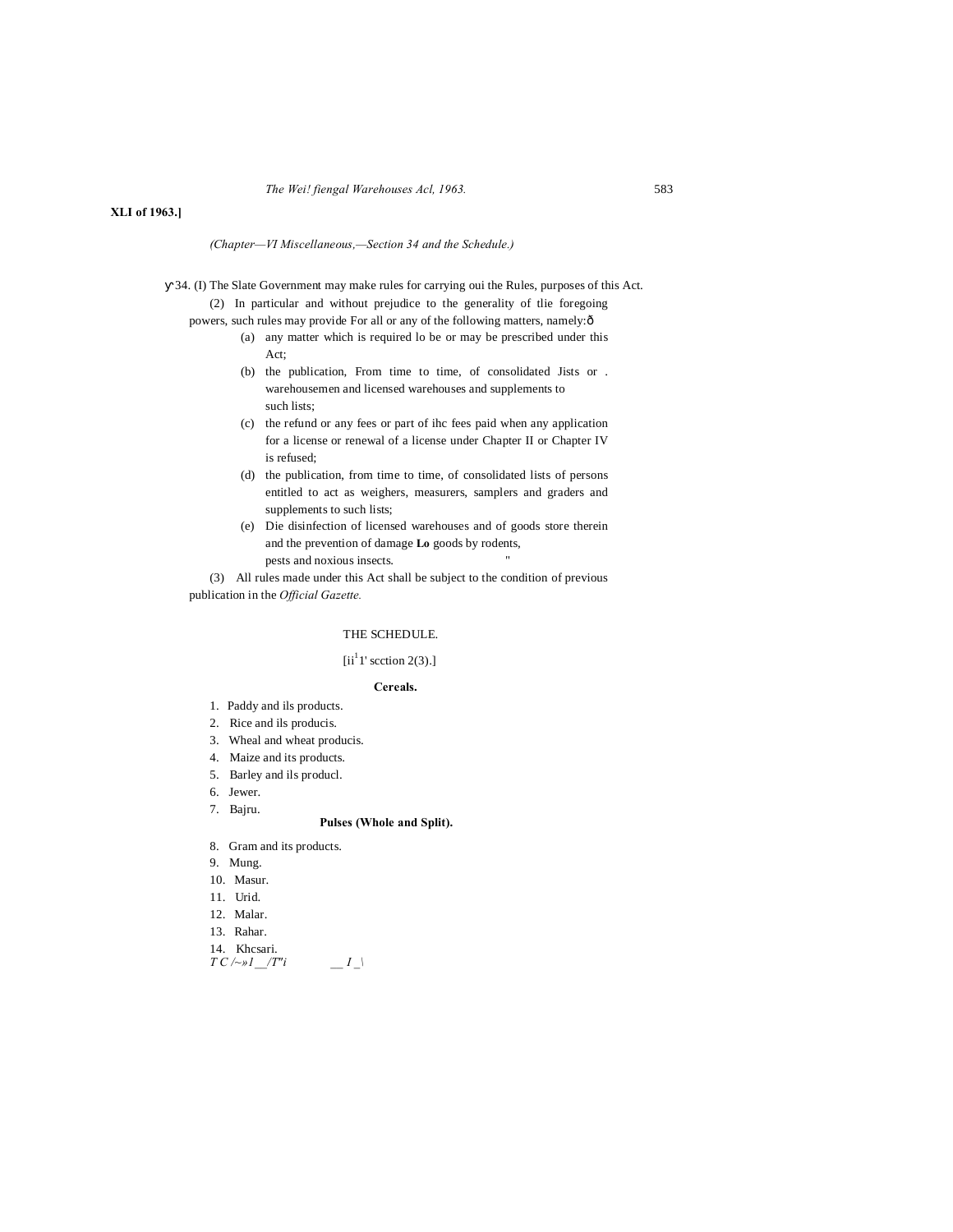# 584 *The West Bengal Warehouses Act, J963.*

[West Ben. Ac(

## *(The Schedule.)* **Spices.**

- 16. Turmeric.
- 17. Cloves.
- 18. Myrobalan.
- 19. Cardamom.
- 20. Belcinut.
- 21. Chillies.
- 22. Black pepper.
- 23. White pepper.
- 24. Aniseed (Mouri).
- 25. Corriander (Dhania).
- 26. Cumin seed (Zeera).
- 27. Black cumin (Kalazccra).
- 28. Meihi seed.
- 29. Onion.
- 30. Garlic.
- 31. Ginger.
- 32. Katha.
- 33. Cinamon.
- 34. Ajwan.

# **Oil Seeds and Vegetable Oils.**

- 35. Linseed and ils oil.
- 36. Rape, Mustard and Toria and their oil.
- 37. Mohua and its oil.
- 38. Groundnut and ils oil.
- 39. Castor and its oil.
- 40. Til and its oil.
- 41. Copra and its oil.
- 42. Oilcakes.

## **Tobacco.**

43. Unmanufactured Tobacco. Bidi Tobacco.

44.